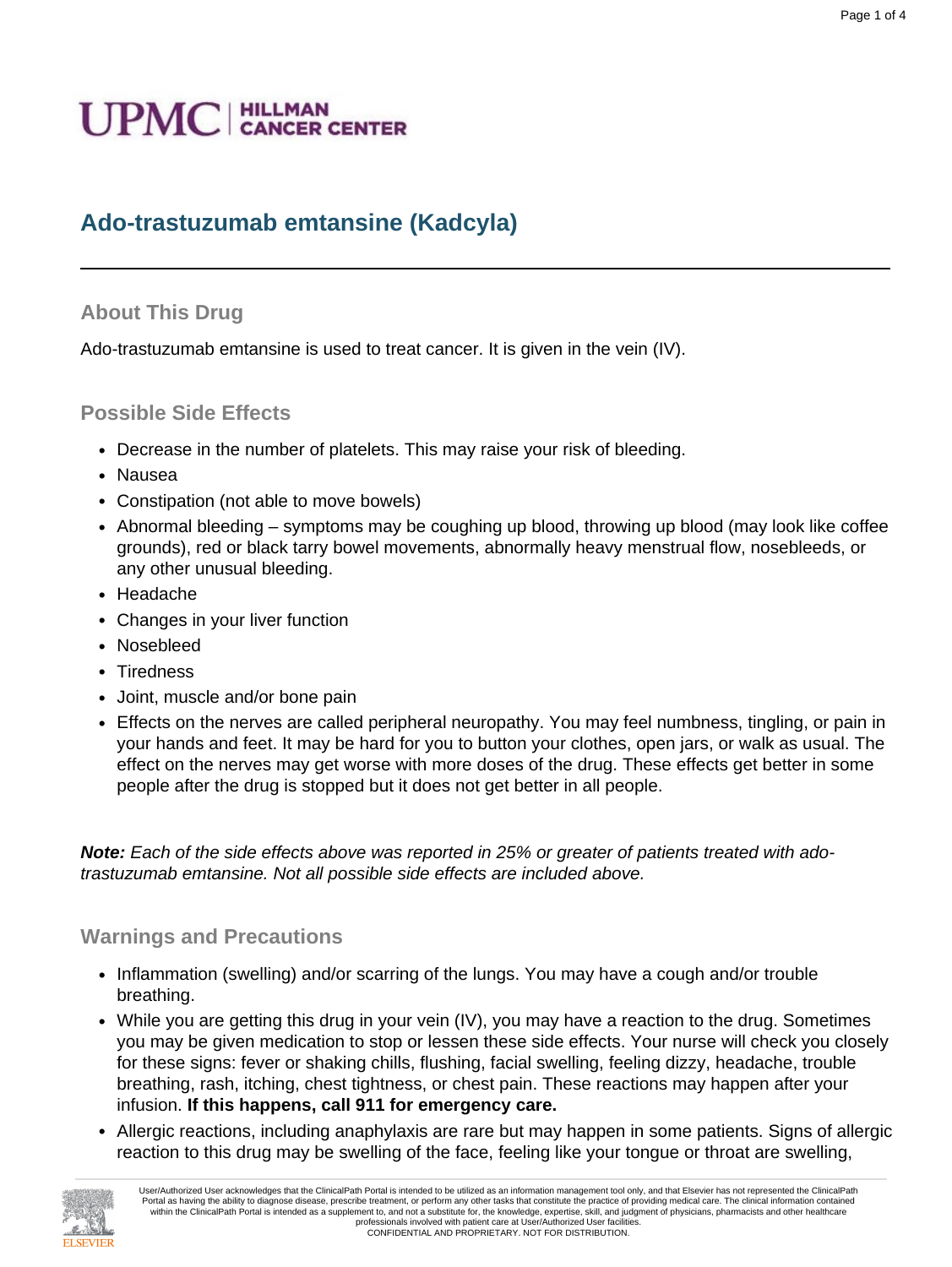trouble breathing, rash, itching, fever, chills, feeling dizzy, and/or feeling that your heart is beating in a fast or not normal way. **If this happens, do not take another dose of this drug. You should get urgent medical treatment.**

- Skin and tissue irritation including redness, pain, warmth, or swelling at the IV site if the drug leaks out of the vein and into nearby tissue. Very rarely it may cause local tissue necrosis (tissue death).
- Severe changes in your liver function, which can cause liver failure and be life-threatening.
- Changes in your heart's ability to pump blood properly.
- Severe abnormal bleeding, which can be life-threatening.
- Severe decrease in the number of platelets
- Severe peripheral neuropathy

**Note:** Some of the side effects above are very rare. If you have concerns and/or questions, please discuss them with your medical team.

#### **Important Information**

• This drug may be present in the saliva, tears, sweat, urine, stool, vomit, semen, and vaginal secretions. Talk to your doctor and/or your nurse about the necessary precautions to take during this time.

#### **Treating Side Effects**

- Manage tiredness by pacing your activities for the day.
- Be sure to include periods of rest between energy-draining activities.
- Get regular exercise, with your doctor's approval. If you feel too tired to exercise vigorously, try taking a short walk.
- To decrease the risk of bleeding, use a soft toothbrush. Check with your nurse before using dental floss.
- Be very careful when using knives or tools.
- Use an electric shaver instead of a razor.
- Drink plenty of fluids (a minimum of eight glasses per day is recommended).
- To help with nausea, eat small, frequent meals instead of three large meals a day. Choose foods and drinks that are at room temperature. Ask your nurse or doctor about other helpful tips and medicine that is available to help stop or lessen these symptoms.
- If you are not able to move your bowels, check with your doctor or nurse before you use enemas, laxatives, or suppositories.
- Ask your doctor or nurse about medicines that are available to help stop or lessen constipation.
- Keeping your pain under control is important to your well-being. Please tell your doctor or nurse if you are experiencing pain.
- If you have numbness and tingling in your hands and feet, be careful when cooking, walking, and handling sharp objects and hot liquids.
- If you have a nosebleed, sit with your head tipped slightly forward. Apply pressure by lightly pinching the bridge of your nose between your thumb and forefinger. Call your doctor if you feel dizzy or faint or if the bleeding does not stop after 10 to 15 minutes.

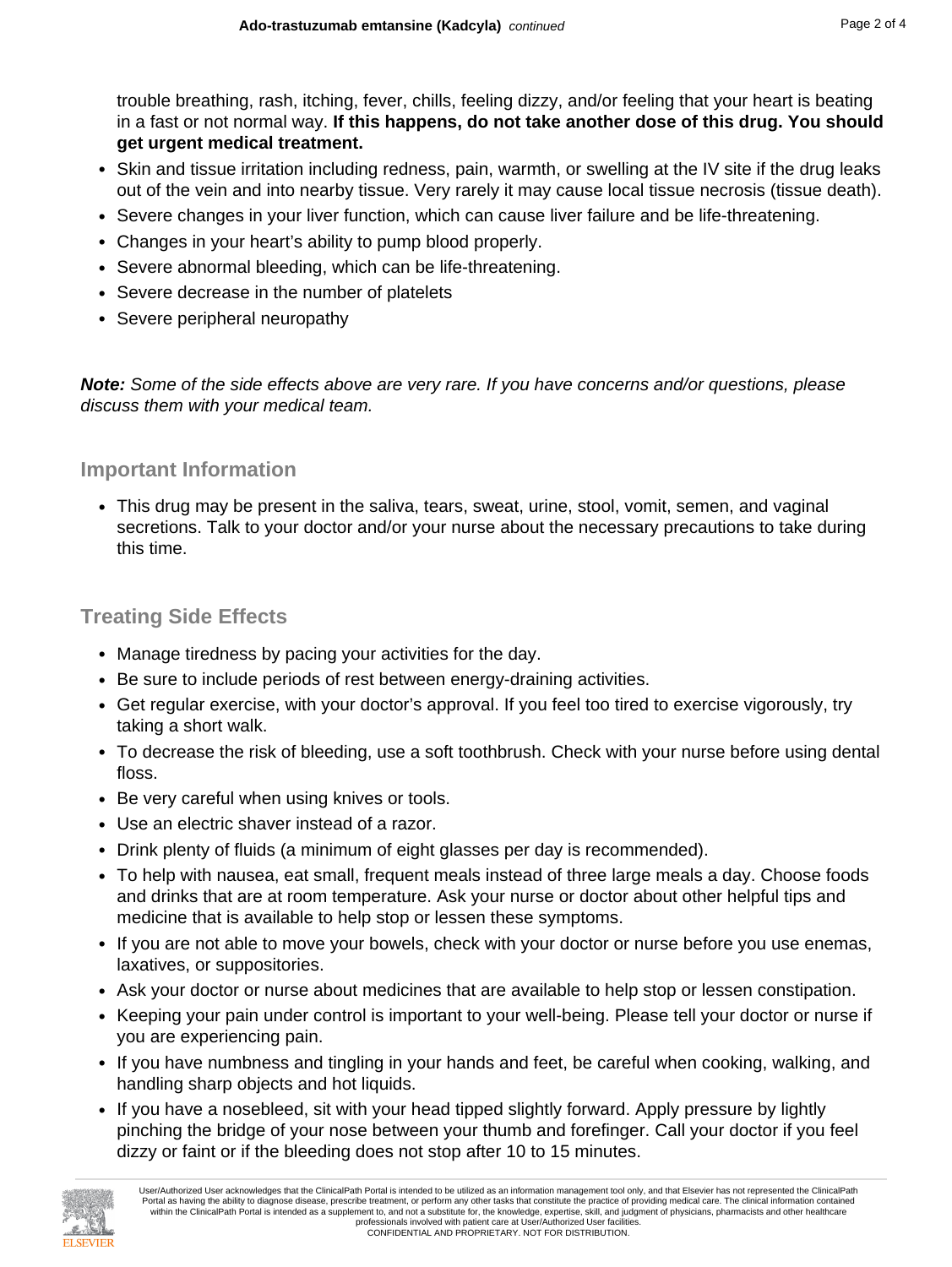• Infusion reactions may happen after your infusion. **If this happens, call 911 for emergency care.**

## **Food and Drug Interactions**

- This drug may interact with grapefruit and grapefruit juice. Talk to your doctor as this could make side effects worse.
- This drug may interact with other medicines. Tell your doctor and pharmacist about all the prescription and over-the-counter medicines and dietary supplements (vitamins, minerals, herbs, and others) that you are taking at this time. Also, check with your doctor or pharmacist before starting any new prescription or over-the-counter medicines, or dietary supplements to make sure that there are no interactions.

### **When to Call the Doctor**

Call your doctor or nurse if you have any of these symptoms and/or any new or unusual symptoms:

- Fever of 100.4° F (38° C) or higher
- Chills
- Headache that does not go away
- Tiredness and/or weakness that interferes with your daily activities
- Pain in your chest
- Dry cough
- Wheezing and/or trouble breathing
- Feeling dizzy or lightheaded
- Signs of abnormal bleeding such as coughing up blood, throwing up blood (may look like coffee grounds), easy bleeding or bruising, red or black tarry bowel movements, abnormally heavy menstrual flow, or any other unusual bleeding
- Nosebleed that does not stop bleeding after 10-15 minutes
- Nausea that stops you from eating or drinking and/or is not relieved by prescribed medicines
- No bowel movement in 3 days or when you feel uncomfortable.
- Signs of infusion reaction: fever or shaking chills, flushing, facial swelling, feeling dizzy, headache, trouble breathing, rash, itching, chest tightness, or chest pain. **If this happens, call 911 for emergency care.**
- While you are getting this drug, please tell your nurse right away if you have any pain, redness, or swelling at the site of the IV infusion.
- Signs of allergic reaction: swelling of the face, feeling like your tongue or throat are swelling, trouble breathing, rash, itching, fever, chills, feeling dizzy, and/or feeling that your heart is beating in a fast or not normal way. **If this happens, call 911 for emergency care.**
- Swelling of the hands, feet, or any other part of the body
- Weight gain of 5 pounds in one week (fluid retention)
- Pain that does not go away, or is not relieved by prescribed medicines
- Numbness, tingling, or pain in your hands and feet